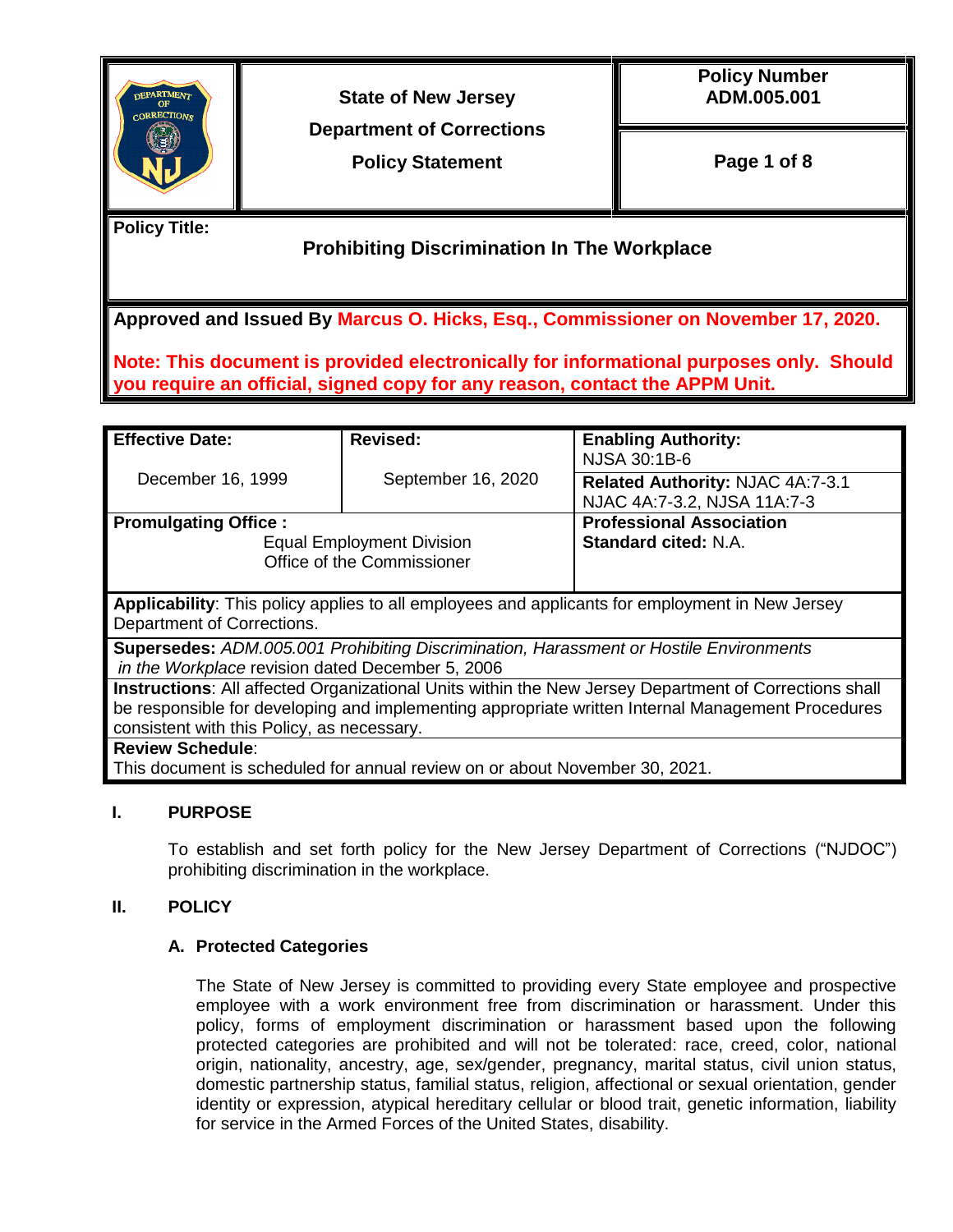| <b>Policy Title:</b><br><b>Prohibiting Discrimination</b><br>In The Workplace | <b>Effective Date</b><br><b>January 7, 2002</b><br><b>Revised</b> | <b>Policy Number</b><br>ADM.005.001 |
|-------------------------------------------------------------------------------|-------------------------------------------------------------------|-------------------------------------|
|                                                                               | <b>September 16, 2020</b>                                         | Page 2 of 8                         |

To achieve the goal of maintaining a work environment free from discrimination and harassment, the State of New Jersey strictly prohibits the conduct that is described in this policy. This is a zero tolerance policy. This means that the State and its agencies reserve the right to take either disciplinary action, if appropriate, or other corrective action, to address any unacceptable conduct that violates this policy, regardless of whether the conduct satisfies the legal definition of discrimination or harassment.

## **B. Applicability**

Prohibited discrimination/harassment undermines the integrity of the employment relationship, compromises equal employment opportunity, debilitates morale and interferes with work productivity. Thus, this policy applies to all employees and applicants for employment in State departments, commissions, State colleges or universities, agencies, and authorities (hereafter referred to in this section as "State agencies" or "State agency"). The State of New Jersey will not tolerate harassment or discrimination by anyone in the workplace including supervisors, co-workers, employees of Gubernatorial Transition Offices or persons doing business with the State. This policy also applies to conduct that occurs in the workplace and conduct that occurs at any location which can be reasonably regarded as an extension of the workplace (i.e., any field location, any off-site business-related social function, or any facility where State business is being conducted and discussed). This policy also applies to posts on any social media site and/or electronic device, personal or business, which adversely affect the work environment defined by the State Policy.

This policy also applies to third party harassment. Third party harassment is unwelcome behavior involving any of the protected categories referred to in section II(A) above that is not directed at an individual but exists in the workplace and interferes with an individual's ability to do their job. Third party harassment based upon any of the aforementioned protected categories is prohibited by this policy.

### **III. PROHIBITED CONDUCT**

#### **A. Defined**

It is a violation of this policy to engage in any employment practice or procedure that treats an individual less favorably based upon any of the protected categories referred to in II(A) above. This policy pertains to all employment practices such as recruitment, selection, hiring, training, promotion, transfer, assignment, layoff, return from layoff, termination, demotion, discipline, compensation, fringe benefits, working conditions and career development.

It is also a violation of this policy to use derogatory or demeaning references regarding a person's race, gender, age, religion, disability, affectional or sexual orientation, ethnic background, or any other protected category set forth in section II(A) above. A violation of this policy can occur even if there was no intent on the part of an individual to harass or demean another.

Examples of behaviors that may constitute a violation of this Policy include, but are not limited to: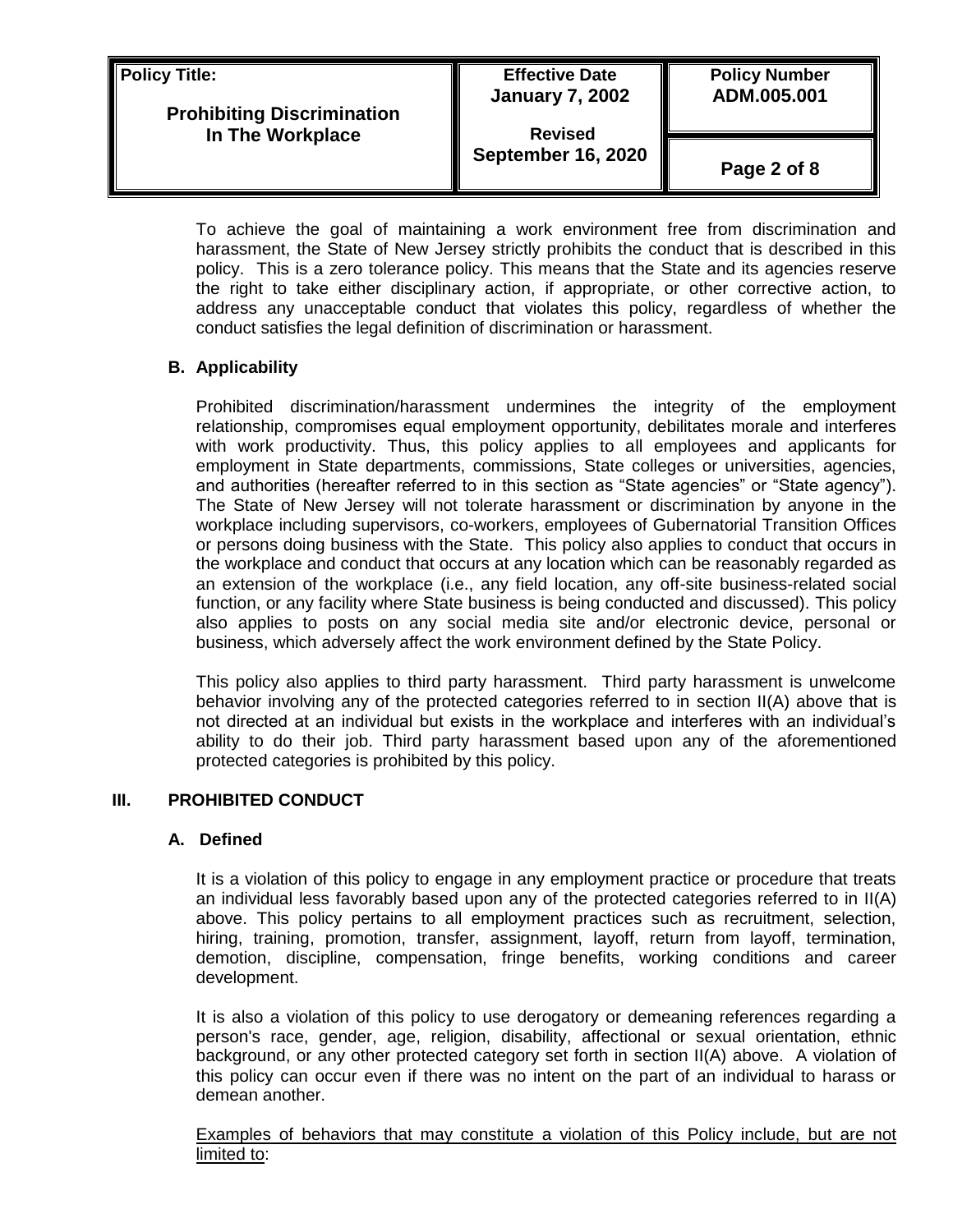| Policy Title:<br><b>Prohibiting Discrimination</b><br>In The Workplace | <b>Effective Date</b><br><b>January 7, 2002</b><br><b>Revised</b> | <b>Policy Number</b><br>ADM.005.001 |
|------------------------------------------------------------------------|-------------------------------------------------------------------|-------------------------------------|
|                                                                        | <b>September 16, 2020</b>                                         | Page 3 of 8                         |

- Discriminating against an individual with regard to terms and conditions of employment because of being in one or more of the protected categories referred to in section II(A) above;
- Treating an individual differently because of the individual's race, color, national origin or other protected category, or because an individual has the physical, cultural or linguistic characteristics of a racial, religious or other protected category;
- Treating an individual differently because of marriage to, civil union to, domestic partnership with, or association with persons of a racial, religious, or other protected category; or due to the individual's membership in, or association with an organization identified with the interests of a certain racial, religious or other protected category; or because an individual's name, domestic partner's name, or spouse's name is associated with a certain racial, religious or other protected category;
- Calling an individual by an unwanted nickname that refers to one or more of the above protected categories, or telling jokes pertaining to one or more protected categories;
- Using derogatory references with regard to any of the protected categories in any communication;
- Engaging in threatening, intimidating, or hostile acts towards another individual in the workplace because that individual belongs to, or is associated with, any of the above protected categories;
- Displaying or distributing materials, in the workplace or outside of the workplace that has an adverse impact on the work environment including electronic communications that contains derogatory or demeaning language or images pertaining to any of the above protected categories.

### **B. Sexual Harassment**

It is a violation of this policy to engage in sexual (or gender-based) harassment of any kind, including hostile work environment harassment, quid pro quo harassment, or same-sex harassment. For the purposes of this policy, sexual harassment is defined, as in the Equal Employment Opportunity Commission Guidelines, as unwelcome sexual advances, requests for sexual favors, and other verbal or physical conduct of a sexual nature when, for example:

- Submission to such conduct is made either explicitly or implicitly a term or condition of an individual's employment;
- Submission to or rejection of such conduct by an individual is used as the basis for employment decisions affecting such individual; or
- Such conduct has the purpose or effect of unreasonably interfering with an individual's work performance or creating an intimidating, hostile or offensive working environment.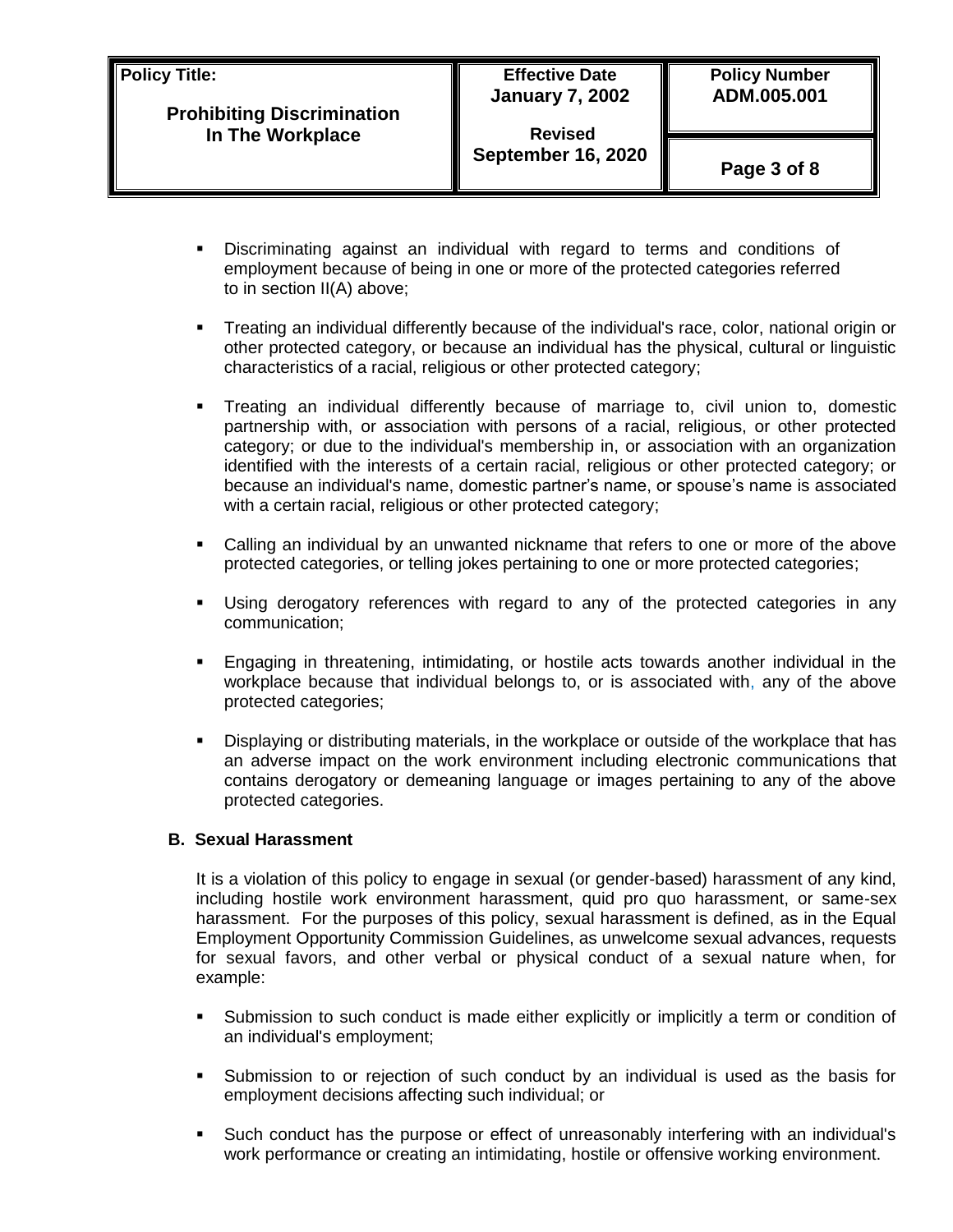**Policy Title:**

**Revised September 16, 2020**

**Page 4 of 8**

Examples of prohibited behaviors that may constitute sexual harassment and are, therefore, a violation of this policy include, but are not limited to:

- Generalized gender-based remarks and comments;
- Unwanted physical contact, such as intentional touching, grabbing, pinching, brushing against another's body or impeding or blocking movement;
- Sexual physical contact that involves any form of coercion, force, or lack of consent, such as sexual assault;
- Verbal, written or electronic sexually suggestive or obscene comments, jokes or propositions including letters, notes, e-mail, text messages, invitations, gestures or inappropriate comments about a person's clothing;
- Visual contact, such as leering or staring at another's body; gesturing; displaying sexually suggestive objects, cartoons, posters, magazines or pictures of scantily-clad individuals; or displaying sexually suggestive material on a bulletin board, on a locker room wall, or on a screen saver;
- Explicit or implicit suggestions of sex by a supervisor or manager in return for a favorable employment action such as hiring, compensation, promotion, or retention;
- Suggesting or implying that failure to accept a request for a date or sex would result in an adverse employment consequence with respect to any employment practice such as performance evaluation or promotional opportunity; or
- Continuing to engage in certain behaviors of a sexual nature after an objection has been raised by the target of such inappropriate behavior.

### **IV. EMPLOYEE RESPONSIBILITIES**

Any employee who believes that she/he or they have been subjected to any form of prohibited discrimination/harassment, or who witnesses others being subjected to such discrimination/Harassment, should promptly report the incident(s) to either a supervisor, or directly to the NJDOC's Equal Employment Division/Affirmative Action Officer (phone # (609) 826-5668), or to any other persons designated by the NJDOC to receive workplace discrimination complaints. A person who wishes to take action about prohibited sexual physical contact can file a criminal complaint with law enforcement of the municipality where the incident occurred. That person can also make a criminal report and a report to his/her or their supervisor/manager and/or Equal Employment Division/Affirmative Action Officer; one does not have to choose one or the other.

All employees are expected to cooperate with investigations undertaken pursuant to VII. below. Failure to cooperate in an investigation may result in administrative and/or disciplinary action, up to and including termination of employment.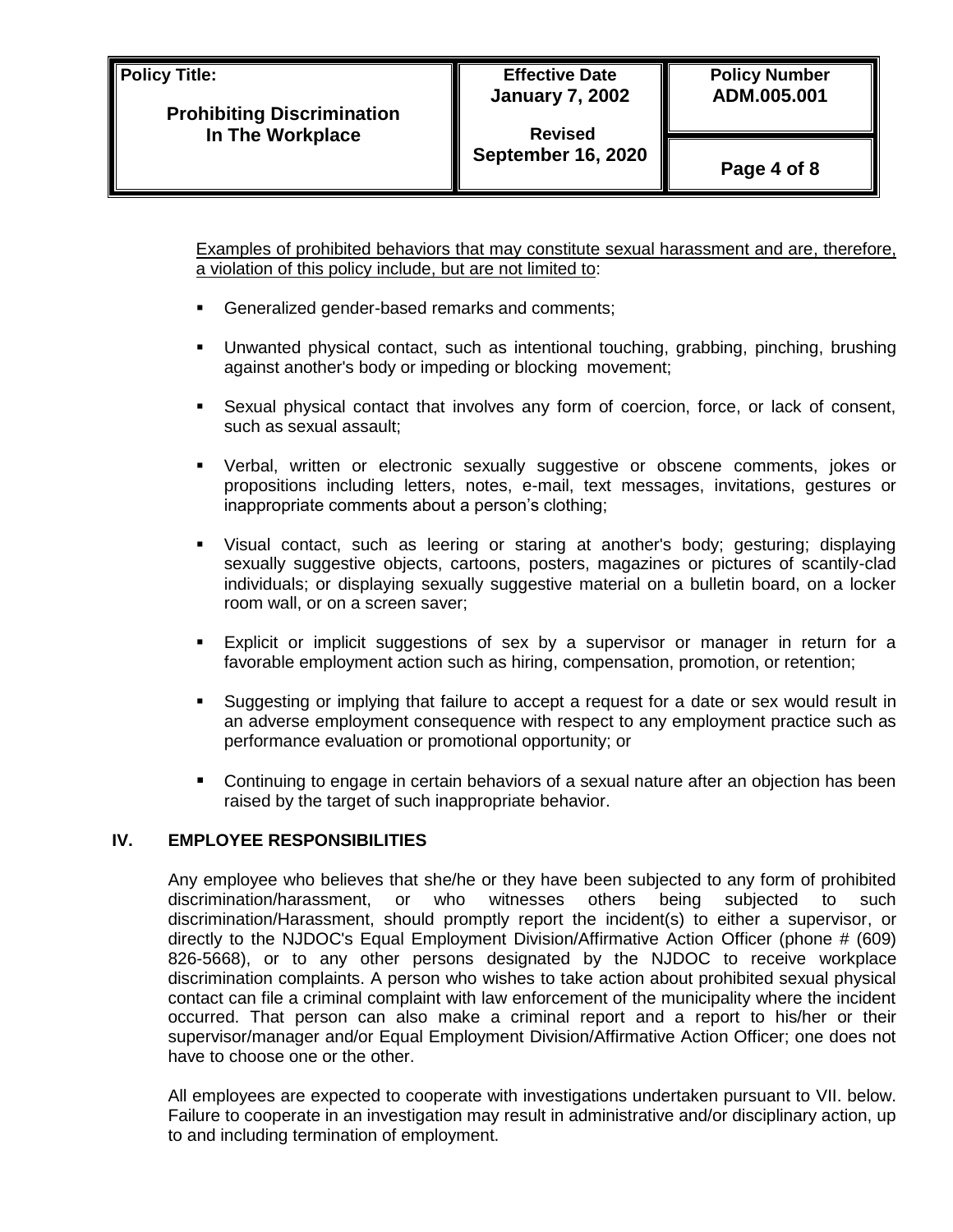**Policy Title:**

### **Prohibiting Discrimination In The Workplace**

### **Effective Date January 7, 2002**

**Revised September 16, 2020** **Policy Number ADM.005.001** 

**Page 5 of 8**

### **V. SUPERVISOR RESPONSIBILITIES**

Supervisors must make every effort to maintain a work environment that is free from any form of discrimination/harassment. Supervisors shall immediately refer allegations of prohibited discrimination/harassment to the NJDOC's Equal Employment Division/Affirmative Action Officer (phone # (609) 826-5668), or any other individual designated by the NJDOC to receive complaints of workplace discrimination/harassment. A supervisor's failure to comply with these requirements may result in administrative and/or disciplinary action, up to and including termination of employment. For purposes of this section and in the State of New Jersey Model Procedures for Processing Internal Complaints Alleging Discrimination in the Workplace ("Model Procedures"; N.J.A.C.4A:7-3.2), a supervisor is defined broadly to include any manager or other individual who has authority to control the work environment of any other staff member (for example, a project leader). N.J.A.C. 4A:7-3.1(e).

## **VI. DISSEMINATION**

The NJ DOC shall annually distribute the policy described in this section, or a summarized notice of it, to all of its employees, including part-time and seasonal employees. The policy, or summarized notice of it, shall also be posted in conspicuous locations throughout the buildings and grounds of each State agency (that is, on bulletin boards or on the State agency's intranet site). The Department of the Treasury shall distribute the policy to statewide vendors/ contractors, whereas each State agency shall distribute the policy to vendors/contractors with whom the State agency has a direct relationship.

### **VII. COMPLAINT PROCESS**

The NJDOC shall follow the State of New Jersey Model Procedures for Processing Internal Complaints Alleging Discrimination in the Workplace with regard to reporting, investigating, and where appropriate, remediating claims of discrimination/harassment. See N.J.A.C. 4A:7-3.2 and N.J.S.A 11A:7-3. The NJDOC is responsible for designating an individual or individuals to receive complaints of discrimination/harassment, investigating such complaints, and recommending appropriate remediation of such complaints. In addition to the Equal Employment Division/Affirmative Action Officer, the NJDOC shall designate an alternate person to receive claims of discrimination/harassment.

All investigations of discrimination/harassment claims shall be conducted in a way that respects, to the extent possible, the privacy of all persons involved. The investigations shall be conducted in a prompt, thorough and impartial manner. The results of the investigation shall be forwarded to the Commissioner of the NJDOC to make a final decision as to whether a violation of the policy has been substantiated.

Where a violation of this policy is found to have occurred, the NJDOC shall take prompt and appropriate remedial action to stop the behavior and deter its reoccurrence. NJDOC shall also have the authority to take prompt and appropriate remedial action, such as moving two employees apart, before a final determination has been made regarding whether a violation of this policy has occurred.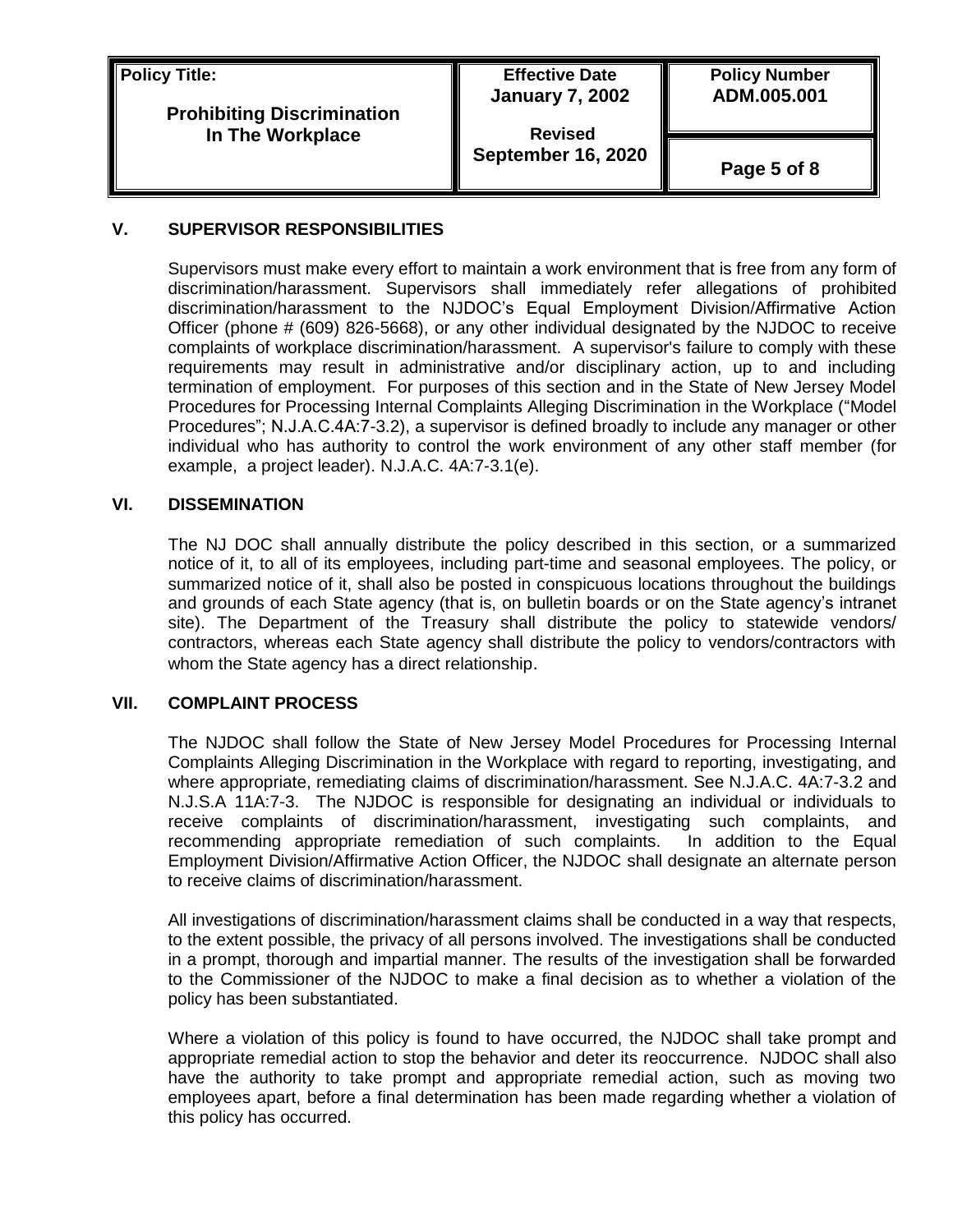| <b>Policy Title:</b><br><b>Prohibiting Discrimination</b><br>In The Workplace | <b>Effective Date</b><br><b>January 7, 2002</b><br><b>Revised</b> | <b>Policy Number</b><br>ADM.005.001 |
|-------------------------------------------------------------------------------|-------------------------------------------------------------------|-------------------------------------|
|                                                                               | <b>September 16, 2020</b>                                         | Page 6 of 8                         |

The remedial action taken may include counseling, training, intervention, mediation, and/or the initiation of disciplinary action, up to and including termination of employment.

The NJDOC shall maintain a written record of the discrimination/harassment complaints received. Written records, consisting of the investigative report and any attachments, including witness statements, shall be maintained as confidential records to the extent practicable and appropriate and will maintain so indefinitely.

#### **VIII. PROHIBITION AGAINST RETALIATION**

Retaliation against any employee who alleges that they were the victim of discrimination/harassment, provides information in the course of an investigation into claims of discrimination/harassment in the workplace, or opposes a discriminatory practice, is prohibited by this policy. No employee bringing a complaint, providing information for an investigation, or testifying in any proceeding under this policy shall be subjected to adverse employment consequences based upon such involvement or be the subject of other retaliation.

Following are examples of prohibited actions taken against an employee because the employee has engaged in activity protected by this subsection:

- **Termination of an employee;**
- Failing to promote an employee;
- Altering an employee's work assignment for reasons other than legitimate business reasons;
- **IMPOSING OF THE IMPOSE OF STARK IS A THE IMPOSE OF IMPOSITY** Imposing or ther than legitimate business reasons; or
- Ostracizing an employee (for example, excluding an employee from an activity or privilege offered or provided to all other employees).

#### **IX. FALSE ACCUSATIONS AND INFORMATION**

The burden is on the complainant to articulate a sufficient nexus between the alleged conduct to a protected category pursuant to the policy. An employee who knowingly makes a false accusation of prohibited discrimination/harassment, or who knowingly provides false information in the course of an investigation of a complaint, will be subjected to administrative and/or disciplinary action, up to and including termination of employment. Complaints made in good faith, however, even if found to be unsubstantiated, will not be considered a false accusation.

#### **X. CONFIDENTIALITY**

All complaints and investigations shall be handled, to the extent possible, in a manner that will protect the privacy interests of those involved. To the extent practical and appropriate under the circumstances, confidentiality shall be maintained throughout the investigative process. In the course of an investigation, it may be necessary to discuss the claims with the person(s) against whom the complaint was filed and other persons who may have relevant knowledge or who have a legitimate need to know about the matter. In order to protect the integrity of the investigation, minimize the risk of retaliation against the individuals participating in the investigative process, and protect the important privacy interests of all concerned, the EEO/AA Officer/Investigator shall request that all persons interviewed, including witnesses, not discuss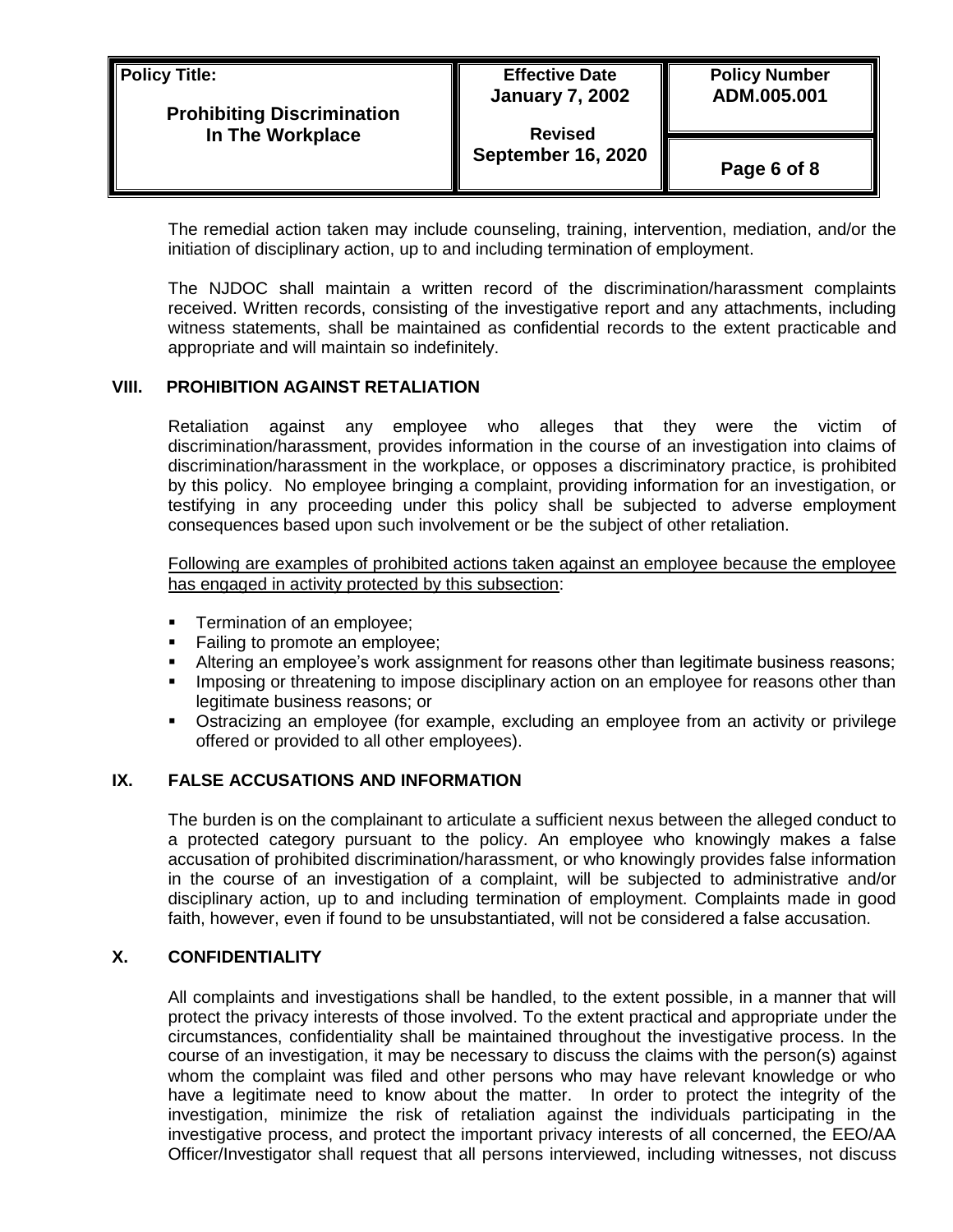| Policy Title:<br><b>Prohibiting Discrimination</b><br>In The Workplace | <b>Effective Date</b><br><b>January 7, 2002</b><br><b>Revised</b> | <b>Policy Number</b><br>ADM.005.001 |
|------------------------------------------------------------------------|-------------------------------------------------------------------|-------------------------------------|
|                                                                        | <b>September 16, 2020</b>                                         | Page 7 of 8                         |

any aspect of the investigation with others unless there is a legitimate business reason to disclose such information. Failure to comply with this confidentiality directive may result in administrative and/or disciplinary action, up to and including termination of employment.

### **XI. ADMINISTRATIVE AND/OR DISCIPLINARY ACTION**

Any employee found to have violated any portion or portions of this policy may be subject to appropriate administrative and/or disciplinary action which may include, but which shall not be limited to: referral for training, referral for counseling, written or verbal reprimand, suspension, reassignment, demotion or termination of employment. Referral to another appropriate authority for review for possible violation of State and Federal statutes may also be appropriate.

#### **XII. TRAINING**

All NJDOC units shall provide all new employees with training on the policy and procedures set forth in this section within a reasonable period of time after each new employee's appointment date. Refresher training shall be provided to all employees, including supervisors, within a reasonable period of time. NJDOC shall also provide supervisors with training on a regular basis regarding their obligations and duties under the policy and regarding procedures set forth in this section.

State employees responsible for managing and investigating complaints of harassment or discrimination, in consultation with the Division of EEO/AA and another organization with expertise in response to and prevention of sexual violence, such as the Department of Law and Public Safety and the New Jersey Coalition Against Sexual Assault, shall receive additional training. Each State employee who receives such additional training shall complete a refresher course every three years.